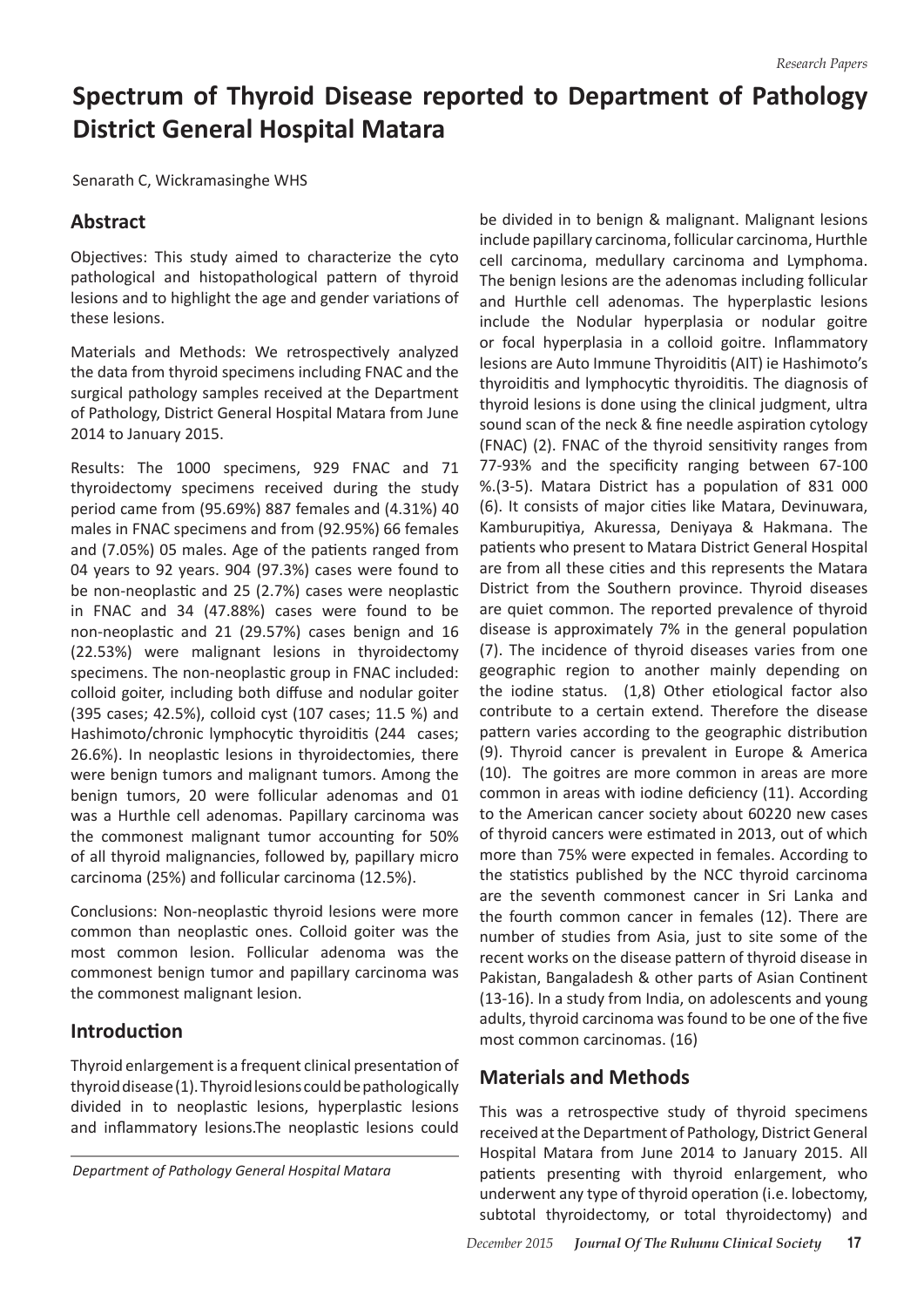#### *Research Papers*

FNAC were included in this study. Demographic data including patients's age, sex and the histopathologic and cytopathologic diagnosis were collected from pathology reports and were analyzed. The thyroid diseases were classified on histological and cytological grounds into: colloid goiter (both diffuse and nodular goiter), adenoma (both follicular and hurthle cell type), all types of thyroiditis and carcinoma including allsubtypesthat is follicular, papillary and medullary carcinoma.

# **Results**

A total of 1000 specimens were received in the Department of Pathology, District General Hospital Matara from June 2014 to January 2015. There were 929 FNAC and 71 Thyroidectomies. In FNAC the pediatric age group (< 12 years) constitute 05 (0.53%) and 924 adult age group (> 12 years) (99.5%). The age of the studied cases ranged from 04 years- to 92 years with a mean age- years. The majority of the thyroid diseases (n=456; 49.1 %) were seen in the age group 40-64 years. The young age group ( $\leq$ 20 years) (n=41) and the elderly age group (above 65 years) (n=83) constituted 4.42% and 8.9 % respectively (Table 1). In thyroidectomies the pediatric age group (< 12 years) constitute 01 (1.4%) and 70 adult age group (> 12 years) (98.6%). The majority of the thyroid diseases (n=36; 50.7 %) were seen in the age group 40-64 years. The young age group (≤20 years) (n=03) and the elderly age group (above 65 years) (n=06) constituted 4.22% and 8.45 % respectively (Table 2). There were 954 females (95.49%) and 46 males (4.51%) giving a female: male ratio of 0.95:0.05 In this study, nonneoplastic lesions were more common in both FNAC and thyroidectomies, and it accounted 97.63% (n=907) and 47.88% (n=34) cases respectively. The most common cause of goiter was colloid goiter including diffuse and nodular goiter and accounts for 42.51% and 11.19% of the FNAC reviewed and 43.6% of the thyroidectomies. It is 43.69% and 91.17% of all non-neoplastic lesions in FNAC and thyroidectomies respectively (Table 3,4). Of these cases 379 (96.16%) were females and 15 (3.84%) were males in FNAC and 28 (90.32%) females and 03 (9.68%) males in thyroidectomies, and in FNAC with female to male ratio . Most of the patients (n=204; 21.95%) were between 40-64 years of age (Table 3, 4). The commonest clinical presentation was a diffuse goiter in the study population (n=368, 39.69%). In females the pattern was the same, but however in males the commonest clinical presentation was a solitary thyroid nodule (n=15, 38.46%). Out of the neoplastic lesions in the thyroidectomies commonest benign lesion was follicular adenoma (n=20 54.05%) and the malignant lesion was papillary carcinoma (n=08 21.62%)

# **Discussion**

Both the neoplastic and non-neoplastic diseases of thyroid are common all over the world, with a varying frequency and incidences depending upon iodine deficiency status. Numerous epidemiological and hospital based researches are available. Although it is reported to be rare in some developed countries like UK, however it is one of the fastest growing tumor in both sexes (Cancer Research UK, 2011). Similarly a number of studies on thyroid disease are also available from all over the world including Pakistan, Bangladesh and other parts of the Asian continent

Thyroid diseases have historically been known primarily to affect the female sex. Similar are the finding in our study which constitute to 95.7% in FNAC and 91.54% in thyroidectomies. In a study of 358 thyroidectomies from Pakistan it was around 71.5%. Regarding age range of neoplastic lesions in FNAC and thyroidectomies it was 40-64 years. However papillary carcinoma presentation had a younger age group which is 20-39years. We had 929 FNAC and 71 thyroidectomies. There were a total of 25 cases of FNAC diagnosed Thy-3, Thy-4 and Thy-5 lesions in which the management is thyroidectomy either total or lobectomy. Only 06 patients have undergone thyroidectomy at the District General Hospital-Matara. Out of these patients 05 were malignant lesions. Rest of the malignant lesions diagnosed in the thyroidectomy specimens were newly diagnosed patients.

The number papillary carcinoma diagnosed in the study was 11.2% Thyroid cancer constitutes about 9% of all malignancies. Papillary adenocarcinoma was the most common histological subtype followed by papillary micro carcinoma. It was more common in females than the males and the presenting age was 20-39 years. Some studies have concluded that thyroid cancer incidence rates have increased exponentially between 2000 and 2010 and there is significant geographical variation in the incidence of thyroid cancer . Thyroid cancer has become the fourth most common cancer among young Sri Lankan women. In addition to being consistent with the hospital based histopathological studies that papillary carcinoma is the commonest malignancy of thyroid and its frequency is increasing. The incidental papillary carcinoma is more common in females.

Thus in conclusion, non-neoplastic thyroid lesions are more common than neoplastic ones, with colloid goiter being the most common lesion. Follicular adenoma is the common benign tumor and papillary carcinoma is the commonest malignant lesion. There appears to be a slightly increased trend of papillary carcinoma diagnosis.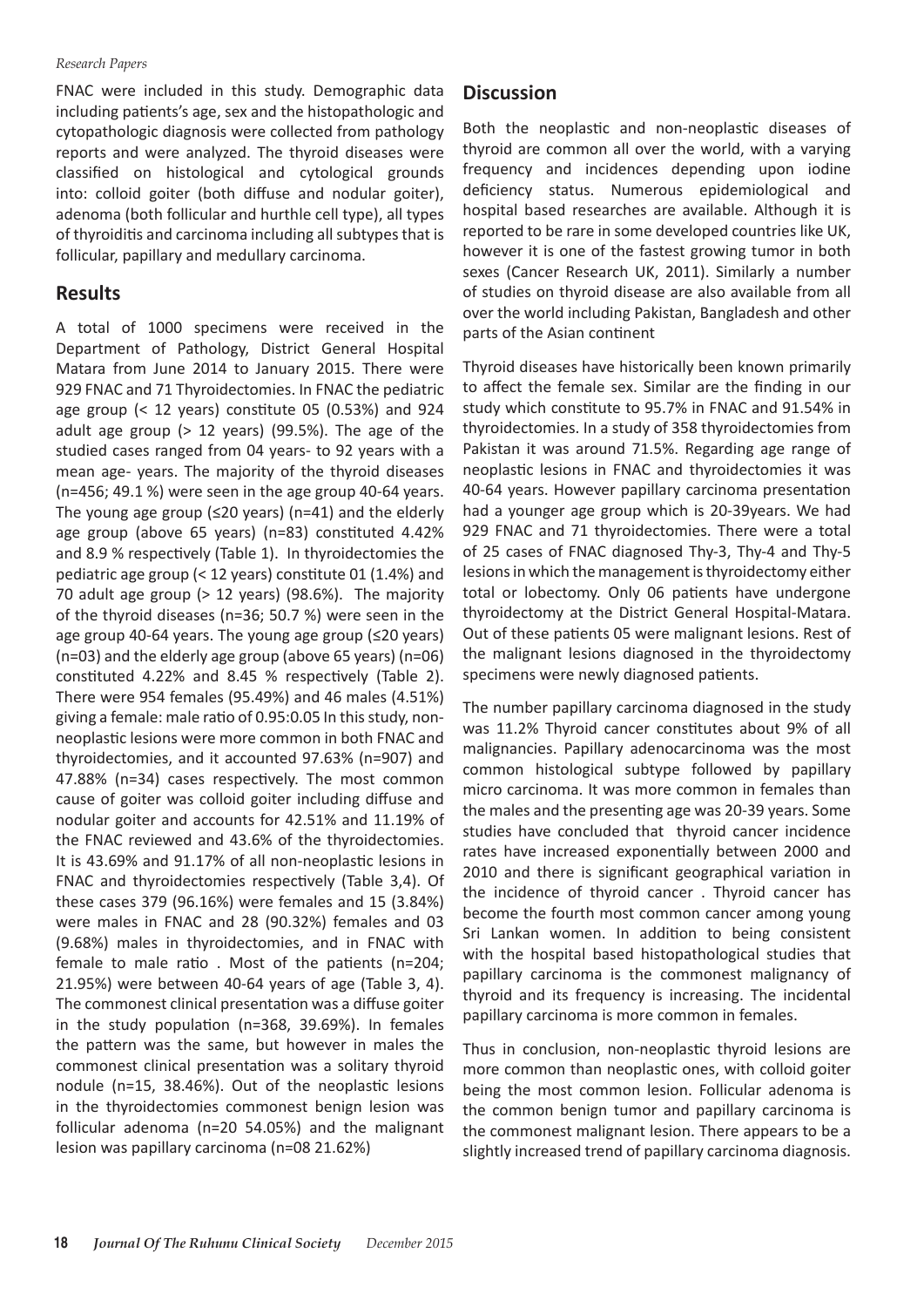# **Table 1. Age and Sex Distribution of Patients with Thyroid lesion-FNAC specimen**

| Age          | Number | Percentage | Male | Percentage | Female | Percentage |
|--------------|--------|------------|------|------------|--------|------------|
| Upto 12 yrs  | 05     | 0.53%      | 02   | 5%         | 03     | 0.33%      |
| $13-19$ yrs  | 41     | 4.42%      | 01   | 2.5%       | 40     | 4.5%       |
| 20-39 yrs    | 346    | 37.21%     | 08   | 20%        | 337    | 37.99%     |
| 40-64 yrs    | 456    | 48.86%     | 21   | 47.5%      | 435    | 48.92%     |
| $>65$ yrs    | 83     | 8.95%      | 10   | 25%        | 73     | 8.22%      |
| <b>Total</b> | 929    |            | 41   |            | 888    |            |

# **Table 2 . Age and Sex Distribution of Patients with Thyroid lesion-Thyroidectomy specimen**

| Age          | Number | Percentage | Male | Percentage | Female | Percentage |
|--------------|--------|------------|------|------------|--------|------------|
| Up to 12 yrs | 01     | 1.40%      | 00   |            | 01     | 1.51%      |
| 13-19 yrs    | 03     | 4.22%      | 00   |            | 03     | 4.54%      |
| 20-39 yrs    | 24     | 33.8%      | 02   | 40%        | 22     | 33.33%     |
| 40-64 yrs    | 36     | 50.7%      | 00   |            | 36     | 54.54%     |
| $>65$ yrs    | 06     | 8.45%      | 03   | 60%        | 03     | 4.54%      |
| <b>Total</b> | 71     |            | 05   |            | 66     |            |

# **Table 3. Age Distribution of Patients with Thyroid Lesions- FNAC**

| Age             | Colloid<br>goiter | colloid<br>nodule | Colloid<br>cyst          | Focal hyper-<br>plasia | AIT | Colloid goi-<br>ter/AIT  | Follicular<br>hyperplasia | Suspicious for<br>malignancy | Malig-<br>nant |
|-----------------|-------------------|-------------------|--------------------------|------------------------|-----|--------------------------|---------------------------|------------------------------|----------------|
|                 |                   |                   |                          |                        |     |                          | Thy- $3$                  | Thy-4                        | Thy-5          |
| Up to 12<br>yrs | 01                |                   | $\overline{\phantom{a}}$ |                        | 04  |                          |                           |                              |                |
| 13-19<br>yrs    | 19                |                   | 02                       | 01                     | 19  | $\overline{\phantom{a}}$ |                           |                              |                |
| 20-39<br>yrs    | 145               | 31                | 33                       | 12                     | 110 | 09                       | 01                        | 02                           | 03             |
| 40-64<br>yrs    | 204               | 55                | 66                       | 14                     | 94  | 12                       | 04                        | 05                           | 02             |
| >65 yrs         | 28                | 18                | 06                       | 06                     | 17  | $\overline{\phantom{a}}$ | 02                        | 03                           | 03             |
| <b>Total</b>    | 395               | 104               | 107                      | 33                     | 244 | 21                       | 07                        | 10                           | 08             |

# **Table 4. Age Distribution of Patients with Thyroid Lesions in Thyroidectomy specimens**

| Age          | Nodular<br>hyperpla-<br>sia | AIT | Follicular<br>Adenoma    | Hurthle<br>cell ade-<br>noma | Follicular<br>carcinoma | Papillary<br>micro car-<br>cinoma | Papillary<br>carcinoma | Hurthle<br>cell carci-<br>noma | Anaplastic<br>carcinoma |
|--------------|-----------------------------|-----|--------------------------|------------------------------|-------------------------|-----------------------------------|------------------------|--------------------------------|-------------------------|
| Up to 12 yrs | 01                          |     | $\overline{\phantom{a}}$ |                              |                         |                                   |                        |                                |                         |
| 13-19 yrs    | 02                          |     |                          |                              |                         |                                   | 01                     |                                |                         |
| 20-39 yrs    | 11                          |     | 07                       | 01                           |                         | 01                                | 04                     | 01                             |                         |
| 40-64 yrs    | 13                          | 03  | 11                       |                              | 02                      | 03                                | 03                     |                                | 01                      |
| $>65$ yrs    | 04                          |     | 02                       |                              |                         |                                   |                        |                                |                         |
| <b>Total</b> | 31                          | 03  | 20                       | 01                           | 02                      | 04                                | 08                     | 01                             | 01                      |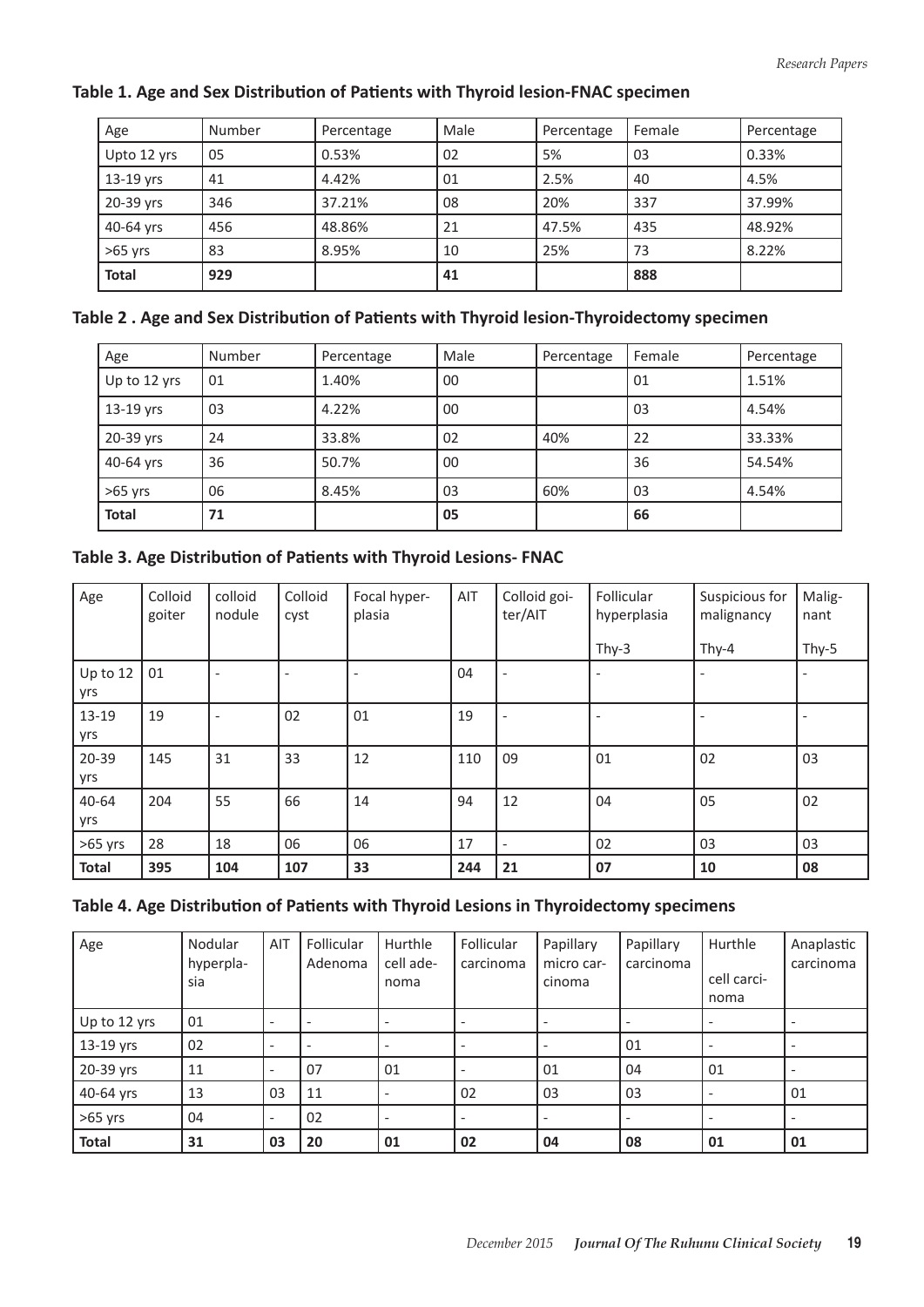# **Table 5. Sex Distribution of Patients with Thyroid Lesions- FNAC**

| Sex          | Colloid<br>goiter | colloid<br>nodule | Colloid<br>cyst | Focal hy-<br>perplasia | AIT | Colloid<br>goiter/AIT | Follicular<br>hyperplasia<br>$Thy-3$ | Suspicious<br>for malig-<br>nancy<br>Thy-4 | Malignant<br>Thy-5 |
|--------------|-------------------|-------------------|-----------------|------------------------|-----|-----------------------|--------------------------------------|--------------------------------------------|--------------------|
| Male         | 15                | 04                | 07              | 02                     | 04  |                       | 01                                   | 03                                         | 02                 |
| Female       | 379               | 100               | 100             | 31                     | 240 | 21                    | 06                                   | 07                                         | 06                 |
| <b>Total</b> | 394               | 104               | 107             | 33                     | 244 | 21                    | 07                                   | 10                                         | 08                 |

#### **Table 6. Sex Distribution of Patients with Thyroid Lesions- Thyroidectomy**

| Sex          | Nodular<br>hyperplasia | AIT | Follicular<br>Adenoma | Hurthle<br>cell ade-<br>noma | Follicular<br>carcinoma  | Papillary<br>micro car-<br>cinoma | Papillary<br>carcinoma | Hurthle<br>cell carci-<br>noma | Anaplas-<br>tic carci-<br>noma |
|--------------|------------------------|-----|-----------------------|------------------------------|--------------------------|-----------------------------------|------------------------|--------------------------------|--------------------------------|
| Male         | 03                     |     | 01                    |                              | $\overline{\phantom{a}}$ |                                   | 01                     | 01                             | $\overline{\phantom{a}}$       |
| Female       | 28                     | 03  | 19                    | 01                           | 02                       | 04                                | 07                     |                                | 01                             |
| <b>Total</b> | 31                     | 03  | 20                    | 01                           | 02                       | 04                                | 08                     | 01                             | 01                             |

# **Table 7. Thyroid Disease Pattern according to the clinical Presentation - FNAC**

| Clinical presentation | Colloid | colloid | Colloid | Focal hy- | AIT | Colloid    | Follicular              | Suspicious          | Malignant |
|-----------------------|---------|---------|---------|-----------|-----|------------|-------------------------|---------------------|-----------|
|                       | goiter  | nodule  | cyst    | perplasia |     | goiter/AIT | hyperplasi-<br>$aThv-3$ | for malig-<br>nancy | Thy-5     |
|                       |         |         |         |           |     |            |                         | Thy-4               |           |
| Multi nodular goiter  | 120     | 47      | 24      | 12        | 47  | 04         | 02                      | 01                  | 01        |
| L/lobe                | 14      | 02      | 10      | 02        | 05  | 02         |                         | 03                  |           |
| R/lobe                | 28      | 08      | 18      | 02        | 10  | 02         |                         | 02                  | 01        |
| Diffuse goiter        | 186     | 03      | 03      | 02        | 163 | 11         |                         |                     | 01        |
| <b>STN</b>            | 47      | 44      | 52      | 15        | 19  | 02         | 05                      | 04                  | 05        |
| <b>Total</b>          | 395     | 104     | 107     | 33        | 244 | 21         | 07                      | 10                  | 08        |

### **Table 8. Clinical Presentation according to the Sex distribution- FNAC**

| Clinical presentation | Male   | Percentage | Female | Percentage |
|-----------------------|--------|------------|--------|------------|
|                       | number |            | number |            |
| Multi nodular goiter  | 08     | 20.5%      | 249    | 28.4%      |
| L/lobe                | 02     | 5.1%       | 67     | 7.5%       |
| R/lobe                | 04     | 10.2%      | 36     | 4.05%      |
| Diffuse goiter        | 10     | 25.6%      | 358    | 40.3%      |
| <b>STN</b>            | 15     | 38.4%      | 177    | 19.9%      |
| <b>Total</b>          | 39     |            | 888    |            |